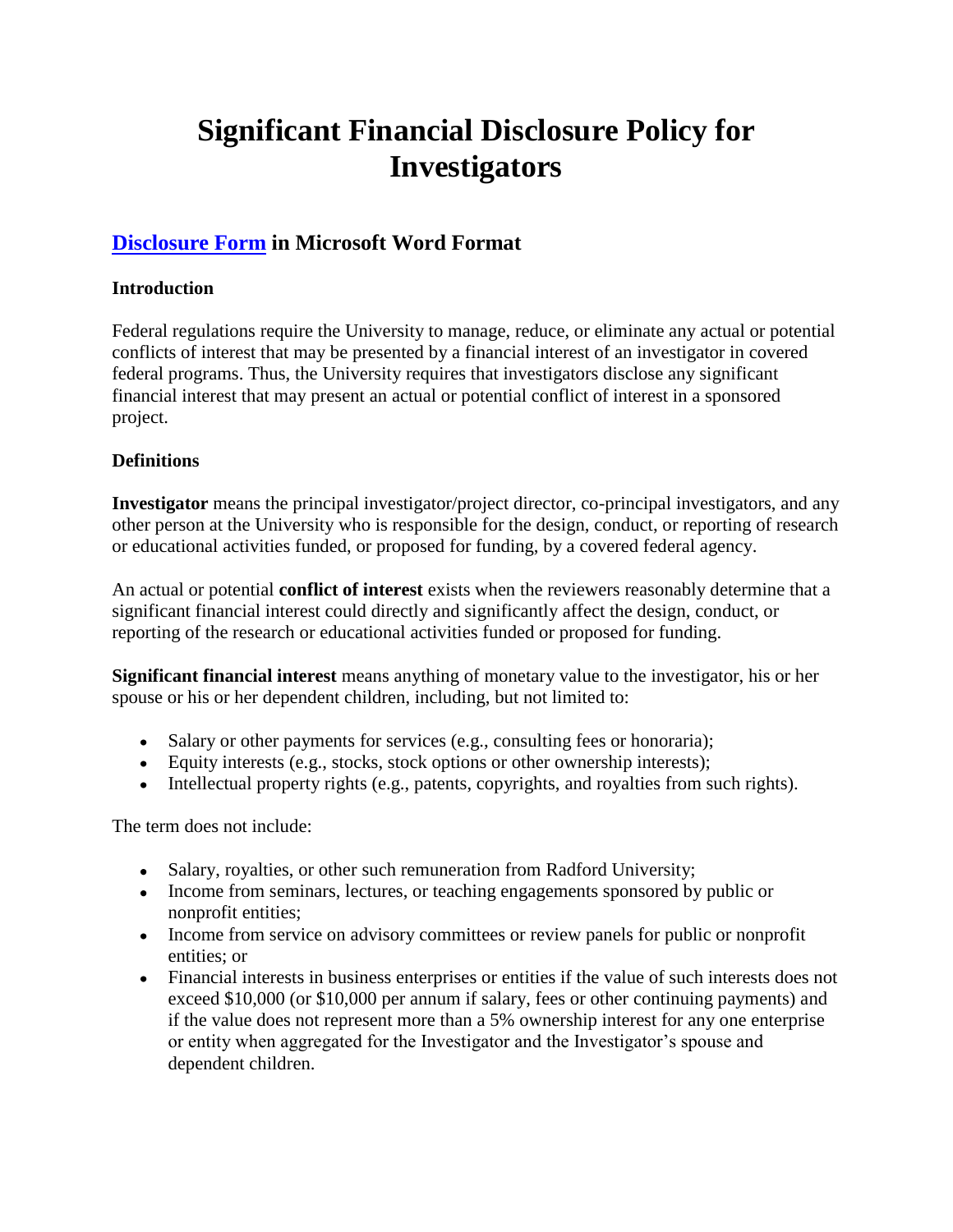#### **Requirements**

- 1. Each Investigator is required to read this policy.
- 2. Each Investigator is required to disclose the following significant financial interests:
	- a. Any Significant Financial Interest of the Investigator that would reasonably appear to be directly and significantly affected by the research or educational activities funded, or proposed for funding, by an external sponsor; or
	- b. Any Significant Interest of the Investigator in any entity whose financial interest would reasonably appear to be directly and significantly affected by the research or educational activities funded, or proposed by funding, by an external sponsor.

Regardless of the above minimum requirements, an Investigator, in his or her own best interest, may choose to disclose any other financial or related interest that could present an actual conflict of interest or be perceived to present a conflict of interest. Disclosure is a key factor in protecting one's reputation and career from potentially embarrassing or harmful allegations of misconduct.

### **Procedures**

- 1. Each Investigator must complete a Significant Financial Interests Disclosure Form and attach all required supporting documentation. The completed Disclosure Form must be submitted with the proposal and University Internal Review Form (Proposal Summary Form) to the Office of Sponsored Programs and Grants Management. Supporting documentation that identifies the business enterprise or entity involved and the nature and amount of the interest should be submitted in a sealed envelope marked confidential and accompany the Disclosure Form and the Proposal Summary Form.
- 2. As required by Federal regulation, all Significant Financial Interests must be disclosed *prior to the time a proposal is submitted.* If a new Significant Financial Interest arises at any time after the submission of the proposal through the entire period of any resulting award, the Investigator must file a new Disclosure Form within 14 days of becoming aware of a potential or actual conflict of interest.
- 3. If an Investigator indicates there may be a potential conflict of interest covered by this policy, the Disclosure Packet will be referred to the University Conflict of Interest Review Committee (CIRC). Committee members are appointed for staggered two-year terms as follows: one by each academic dean. The Director of Sponsored Programs and Grants Management will call the meeting together and serve as a non-voting member. The Investigator whose financial interests are to be discussed will be invited to the meeting, but will not vote. In the event of a tie, the Provost shall make the final decision.
- 4. Prior to consideration by the CIRC, the Investigator must develop and present to the CIRC a conflict of Interest Resolution Plan that details proposed steps that will be taken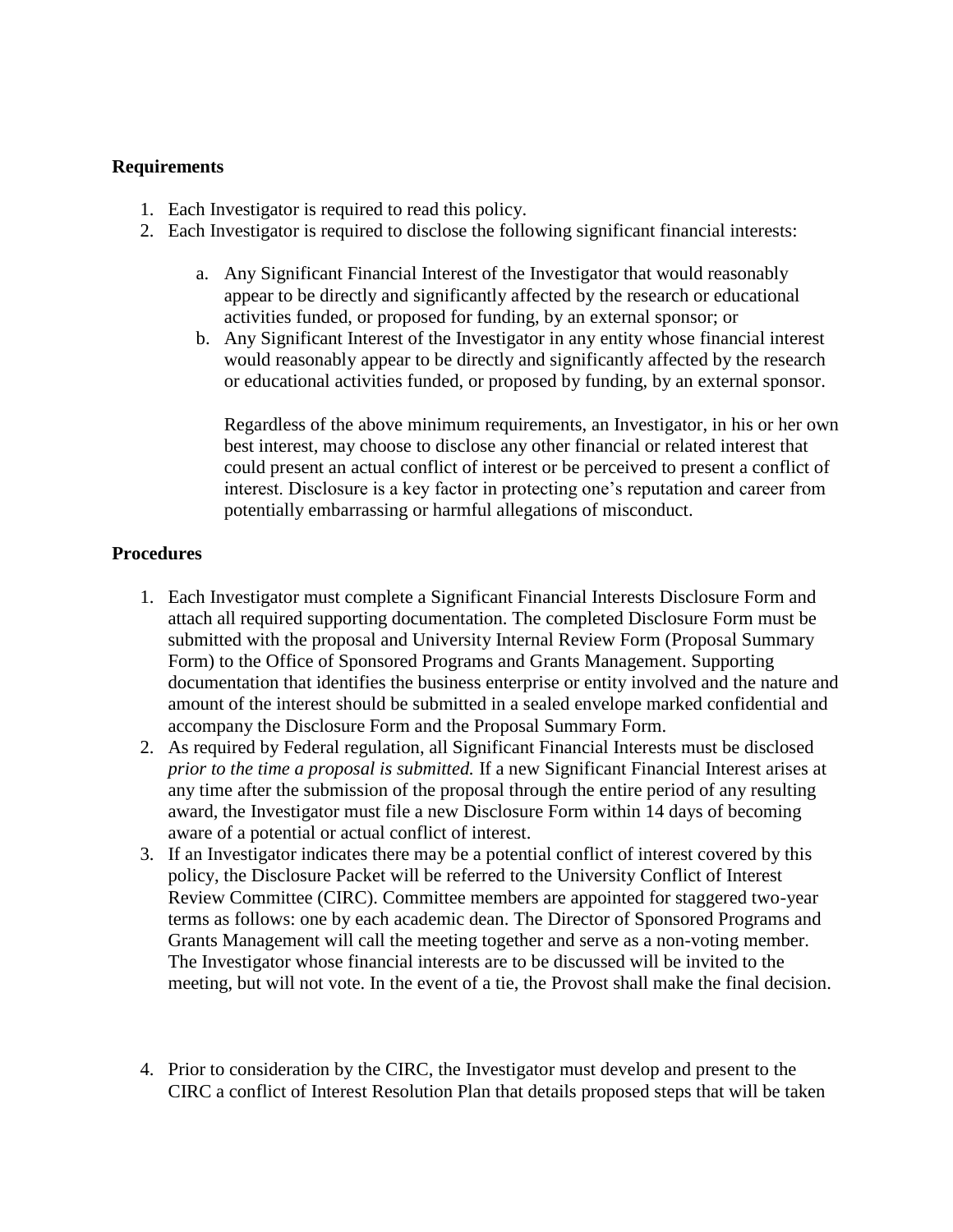to manage, reduce, or eliminate any actual potential conflict of interest presented by a Significant Financial Interest. Examples of conditions or restrictions that might be proposed include:

- o Public disclosure of significant financial interests;
- o Review of research protocol by independent reviews; and
- o Monitoring of research by independent reviewers.

The CIRC must review the Resolution Plan for approval with several possible outcomes. The CIRC may approve the plan, reject the plan, or approve the plan with additional conditions or restrictions, including the following:

- o Modification of the research plan;
- o Disqualification from participation in all or a portion of the research funded;
- o Divestiture of significant financial interests; or
- o Severance of relationships that create actual or potential conflicts of interest.

Investigators may revise and resubmit rejected Resolution Plans or may appeal the CIRC decision. The Provost will make the final decision regarding resolution of appeals.

If the CIRC determines that imposing the above referenced conditions or restrictions would be ineffective or inequitable, or that the potential negative impacts that may arise from a significant financial interest are outweighed by interests of scientific progress technology transfer or the public health and welfare, then the CIRC may recommend that the research go forward without imposing such conditions or restrictions.

- 1. The approved Resolution Plan must detail the conditions or restrictions imposed upon the investigator in the conduct of the project or in the relationship with business enterprises or entities. It must be signed by the Investigator, the CIRC chairperson, and the Director of Sponsored Programs and Grants Management.
- 2. Actual or potential conflicts of interests must be satisfactorily managed, reduced, or eliminated in accordance with these guidelines prior to accepting any award, or they will be disclosed to the sponsoring agency. The Investigator must therefore notify the Director of Sponsored Programs and Grants Management in writing once all the conditions of the Resolution Plan have been met.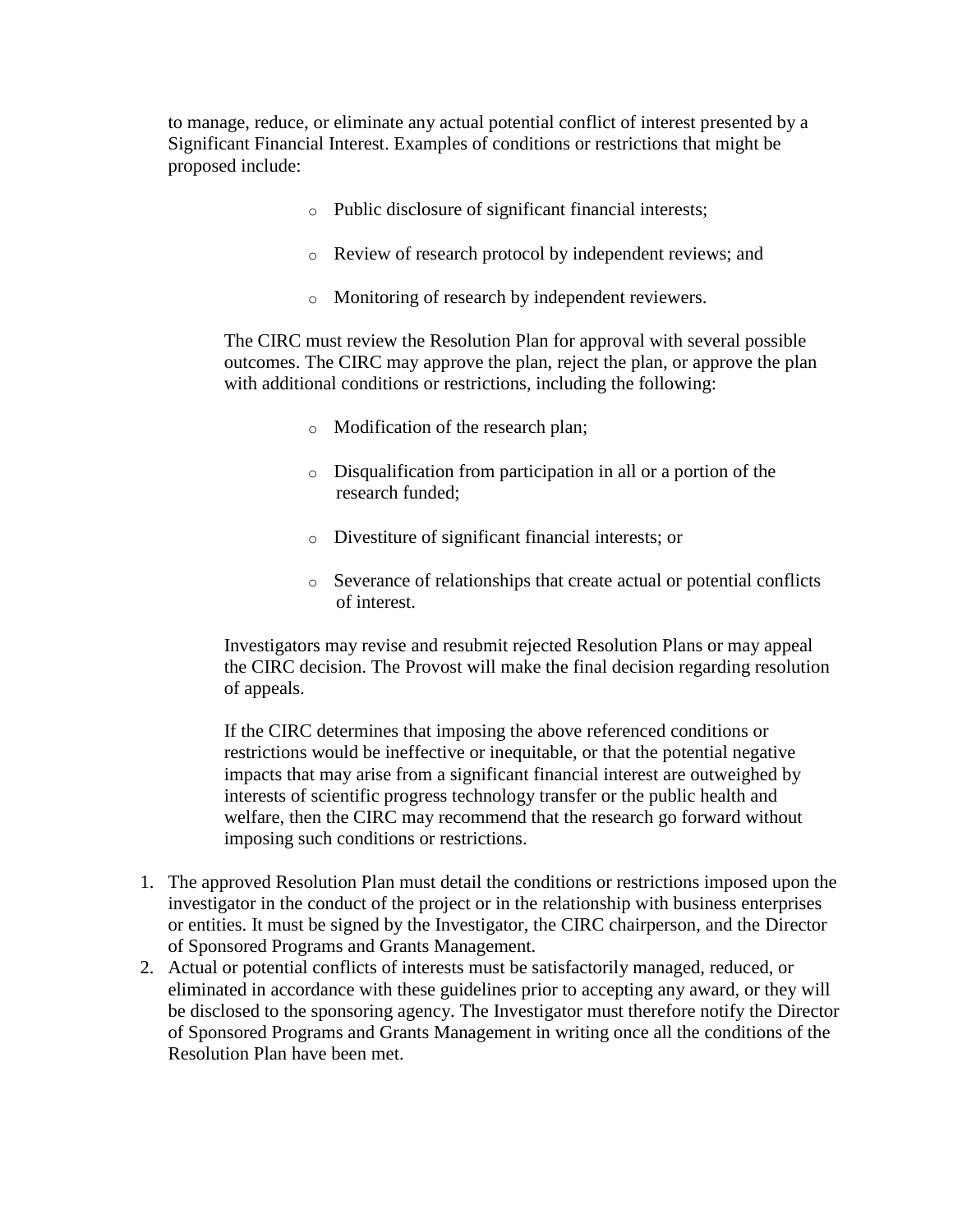- 3. The Director of Sponsored Programs and Grants Management will notify the sponsoring agency if a resolution cannot be agreed upon or if a Resolution Plan has not been followed.
- 4. Records of investigator financial disclosures and of actions taken to manage actual or potential conflicts of interest, must be retained by the Office of Sponsored Programs and Grants Management until three years after the latter of the termination or completion of the award to which they relate, or the resolution of any government action involving those records.
- 5. Whenever an Investigator has violated this policy of the terms of the Resolution Plan, the CIRC must recommend sanctions, which may include a disciplinary action ranging from a public letter of reprimand to dismissal and termination of employment. If the violation results in a collateral proceeding under University policies regarding misconduct in science, then the CIRC must defer a decision on sanctions until the misconduct in science process is completed. The CIRC's recommendation on sanctions is presented to the Provost who will enforce any disciplinary action.

## **Effective Date**

This policy comes into effect June 28, 1995, and will remain in effect until modified or rescinded. It may also be revised in response to modifications of the applicable federal regulations and guidelines.

## **Other Regulations**

The Virginia State and Local Government Conflict of Interest Act (Code of Virginia, Section 2.1-639.1-.24) defines several prohibited conflicts of interests for state employees. Radford University has promulgated a University Conflict of Interest Policy that supplements the statutes of the Commonwealth of Virginia. The University Conflict of Interest Policy also requires disclosures of a potential conflict of interest and specifies penalties for willful violation of the policy. This Investigator Financial Disclosure Policy for Federally Funded Projects is unrelated to, and in no way supersedes, the Virginia State and Local Government Conflict of Interest Act or the University Conflict of Interest Policy.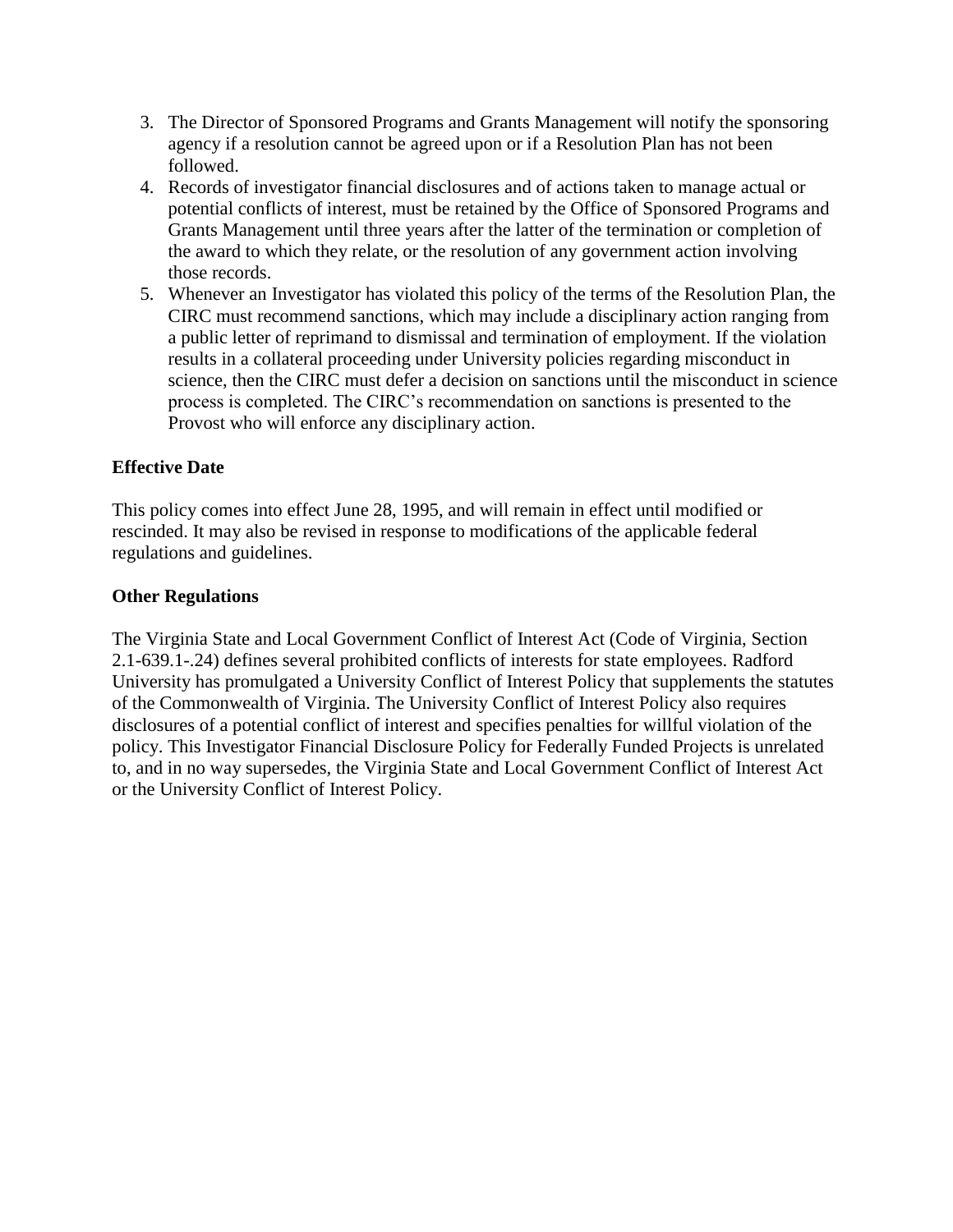## **SIGNIFICANT FINANCIAL INTEREST DISCLOSURE POLICY**

## (Applicable to all sponsored programs proposals/projects covered by relevant federal regulations)

## **What is required?**

Federal regulations require institutions to have policies and procedures that ensure that Investigators disclose any significant financial interest that may present an actual or potential conflict of interest in relationship to externally sponsored projects. Such disclosures must be made **prior to the submission of a proposal** for funding\*, and institutions must develop specific mechanisms by which conflicts of interest will be satisfactorily managed, reduced, or eliminated prior to award or acceptance of an award.

\*If a new reportable significant financial conflict of interest arises at any time during the period after the submission of the proposal through the period of the award, the filing of a disclosure is also required. The new disclosure must be filed with the Office of Sponsored Programs and Grants Management within 14 days of the Investigator's becoming aware of the potential conflict of interest.

### **Who is covered?**

"Investigator" means the principal investigator/project director, co-principal investigators, and any other person at the University who is responsible for the design, conduct, or reporting of research or educational activities funded, or proposed for funding, by a covered federal agency.

## **What must be disclosed?**

Each Investigator shall disclose all significant financial interests (including those of the investigator's spouse and dependent children:

- 1. that would reasonable appear to be directly and significantly affected by the research or educational activities funded, or proposed for funding, by an external sponsor; or
- 2. in entities whose financial interests would reasonable appear to be directly and significantly affected by such activities.

## **What is covered?**

"Significant financial interests" means anything of monetary value, including, but not limited to, salary or other payments of services (e.g., consulting fees or honoraria); equity interests (e.g., stocks, stock options or other ownership interests) and intellectual property rights (e.g., patents, copyrights and royalties from such rights). The term does not include:

- 1. Salary, royalties, or other remuneration from Radford University;
- 2. Income from seminars, lectures, or teaching engagements sponsored by public or nonprofit entities;